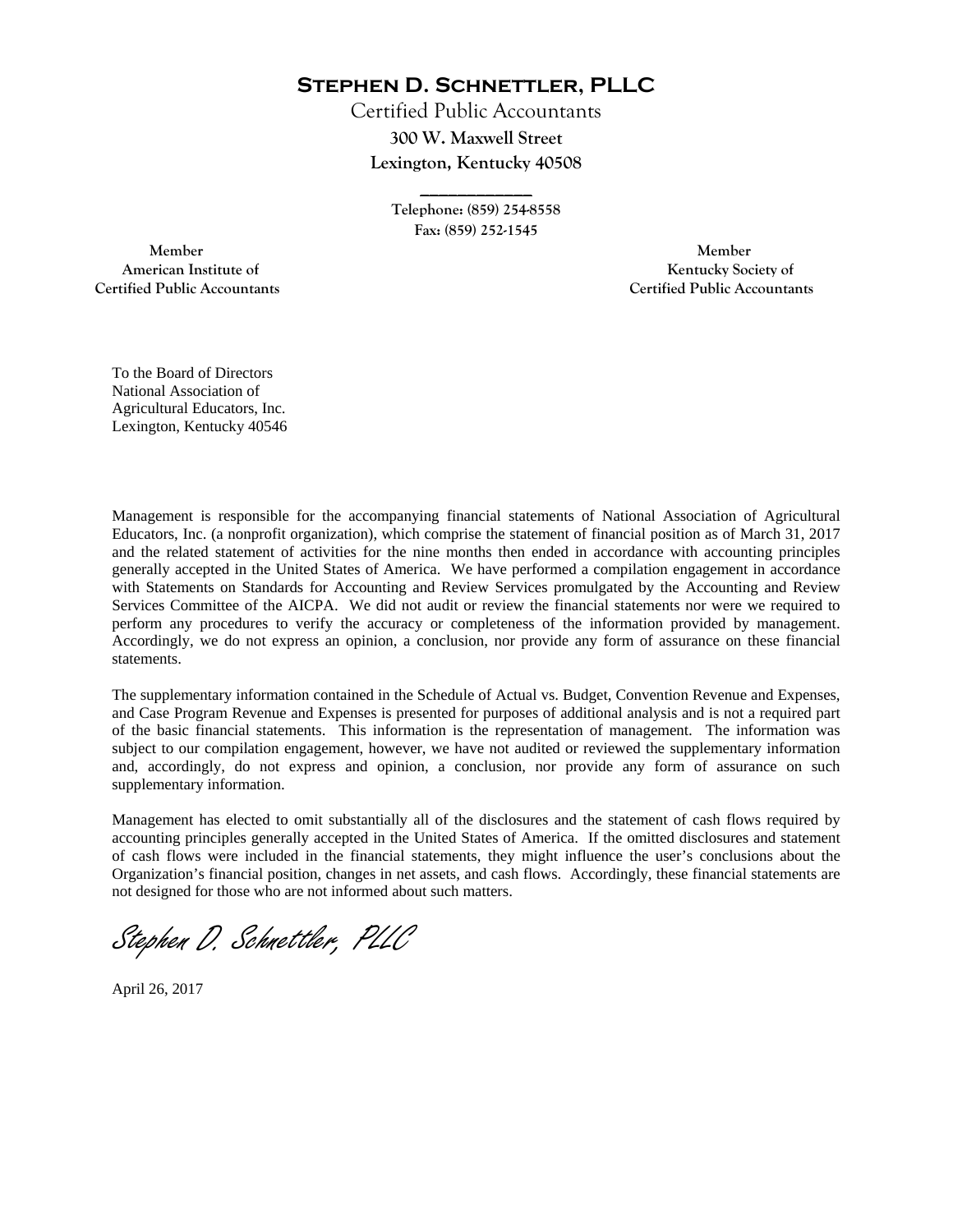# NATIONAL ASSOCIATION OF AGRICULTURAL EDUCATORS, INC. **Statement of Financial Position** March 31, 2017

| <b>ASSETS</b>                         |                 |
|---------------------------------------|-----------------|
| Cash on deposit                       | \$<br>347,384   |
| Investments - operating fund          | 659,839         |
| Investments - life membership fund    | 226,040         |
| Accounts receivable                   | 167,825         |
| Inventory                             | 5,000           |
| Prepaid expenses                      | 474,125         |
| Property and equipment - CASE         | 466             |
| Property and equipment                | 9,822           |
| <b>TOTAL ASSETS</b>                   | \$<br>1,890,501 |
| <b>LIABILITIES AND NET ASSETS</b>     |                 |
| <b>LIABILITIES</b>                    |                 |
| Accounts payable                      | \$<br>70,595    |
| Accrued leave payable                 | 41,327          |
| Other current liabilities             | 9,512           |
| <b>TOTAL LIABILITIES</b>              | 121,434         |
| <b>NET ASSETS</b>                     |                 |
| Unrestricted net assets:              |                 |
| Current operation                     | 1,194,834       |
| Board designated for special purposes | 212,795         |
| Temporarily restricted net assets     | 1,550           |
| <b>CASE Project</b>                   | 359,888         |
| <b>TOTAL NET ASSETS</b>               | 1,769,067       |
| TOTAL LIABILITIES AND NET ASSETS      | \$<br>1,890,501 |

SEE ACCOMPANYING ACCOUNTANT'S REPORT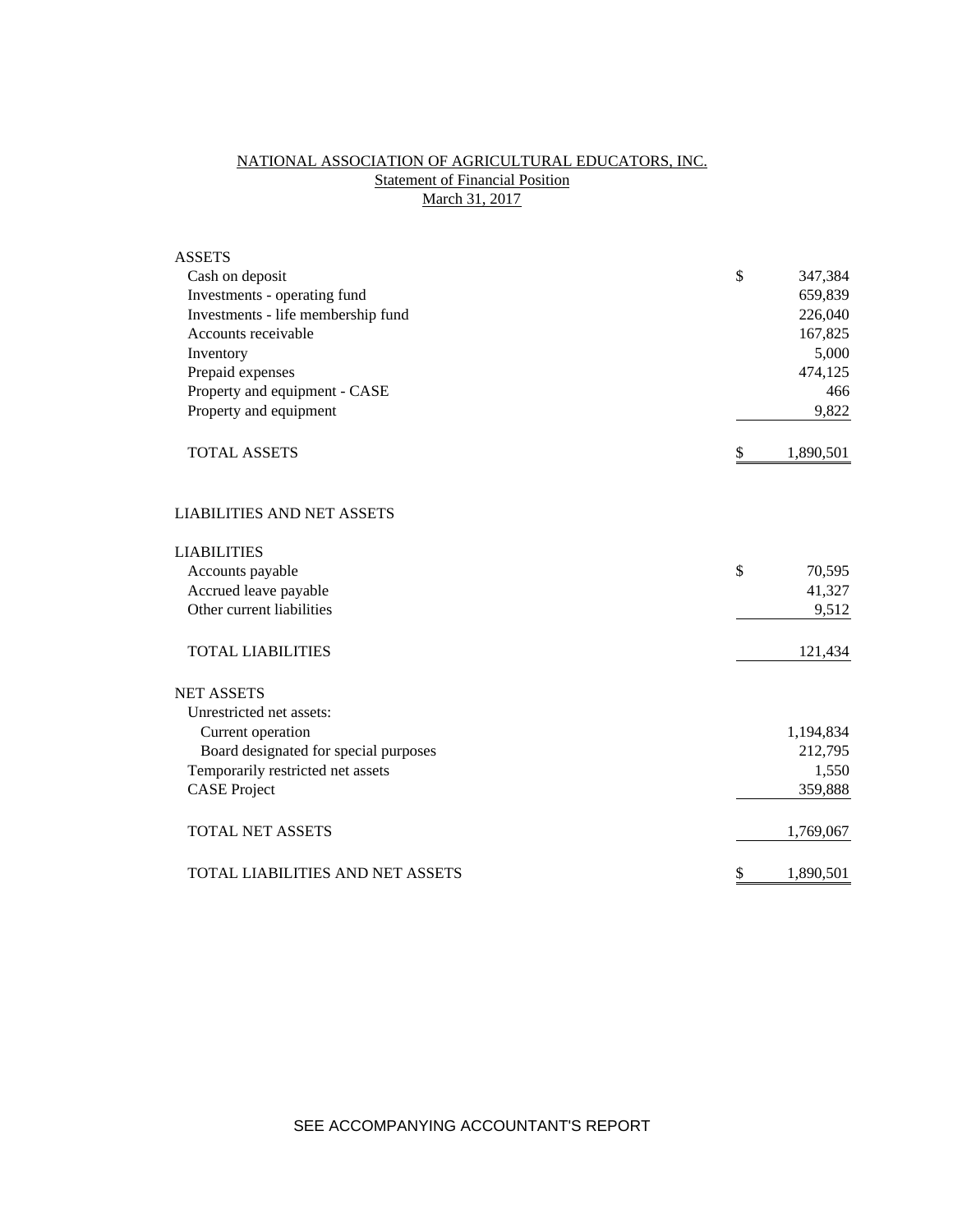#### NATIONAL ASSOCIATION OF AGRICULTURAL EDUCATORS, INC. **Statement of Activities** For the Nine Months ended March 31, 2017

|                                       | Unrestricted |                |    |            |             |               |    |           |  |
|---------------------------------------|--------------|----------------|----|------------|-------------|---------------|----|-----------|--|
|                                       |              | Current        |    | Board      | Temporarily | CASE          |    |           |  |
|                                       |              | Operations     |    | Designated | Restricted  | Project       |    | Total     |  |
| Revenue, Gains and Losses             |              |                |    |            |             |               |    |           |  |
| Membership dues                       | \$           | 396,534        | \$ | 4,380      | \$          | \$            | \$ | 400,914   |  |
| Convention registration               |              | 127,746        |    |            |             |               |    | 127,746   |  |
| Sponsorship and awards                |              | 17,250         |    |            |             |               |    | 17,250    |  |
| Merchandise sales                     |              | 3,078          |    |            |             |               |    | 3,078     |  |
| Contributions                         |              |                |    |            | 580         |               |    | 580       |  |
| Management fees                       |              |                |    |            |             |               |    |           |  |
| Net realized and unrealized           |              |                |    |            |             |               |    |           |  |
| gains (losses) on securities          |              | 76,466         |    |            |             |               |    | 76,466    |  |
| Interest and dividends                |              | 24,336         |    |            |             |               |    | 24,336    |  |
| FFA Foundation projects               |              | 44,600         |    |            |             |               |    | 44,600    |  |
| CASE Program income                   |              |                |    |            |             | 1,221,263     |    | 1,221,263 |  |
| Other income                          |              | 539,483        |    |            |             |               |    | 539,483   |  |
| Total Revenue, Gaines and Losses      |              | 1,229,493      |    | 4,380      | 580         | 1,221,263     |    | 2,455,716 |  |
| Net Assets Released from Restrictions |              |                |    |            |             |               |    |           |  |
| Total Revenue, Gains and Losses       |              |                |    |            |             |               |    |           |  |
| and Reclassifications                 |              | 1,229,493      |    | 4,380      | 580         | 1,221,263     |    | 2,455,716 |  |
| Expenses                              |              |                |    |            |             |               |    |           |  |
| General expenses                      |              | 1,049,732      |    |            |             |               |    | 1,049,732 |  |
| FFA Foundation projects               |              | 8,806          |    |            |             |               |    | 8,806     |  |
| <b>CASE Program expenses</b>          |              | $\overline{a}$ |    |            |             | 1,363,170     |    | 1,363,170 |  |
| Convention expenses                   |              | 22,660         |    |            |             |               |    | 22,660    |  |
| Total expenses                        |              | 1,081,198      |    |            |             | 1,363,170     |    | 2,444,368 |  |
| INCREASE (DECREASE) IN NET ASSETS     |              | 148,295        |    | 4,380      | 580         | (141, 907)    |    | 11,348    |  |
| NET ASSETS AT BEGINNING OF PERIOD     |              | 1,046,539      |    | 208,415    | 970         | 501,795       |    | 1,757,719 |  |
| NET ASSETS AT END OF PERIOD           | \$           | 1,194,834      | \$ | 212,795    | \$<br>1,550 | \$<br>359,888 | \$ | 1,769,067 |  |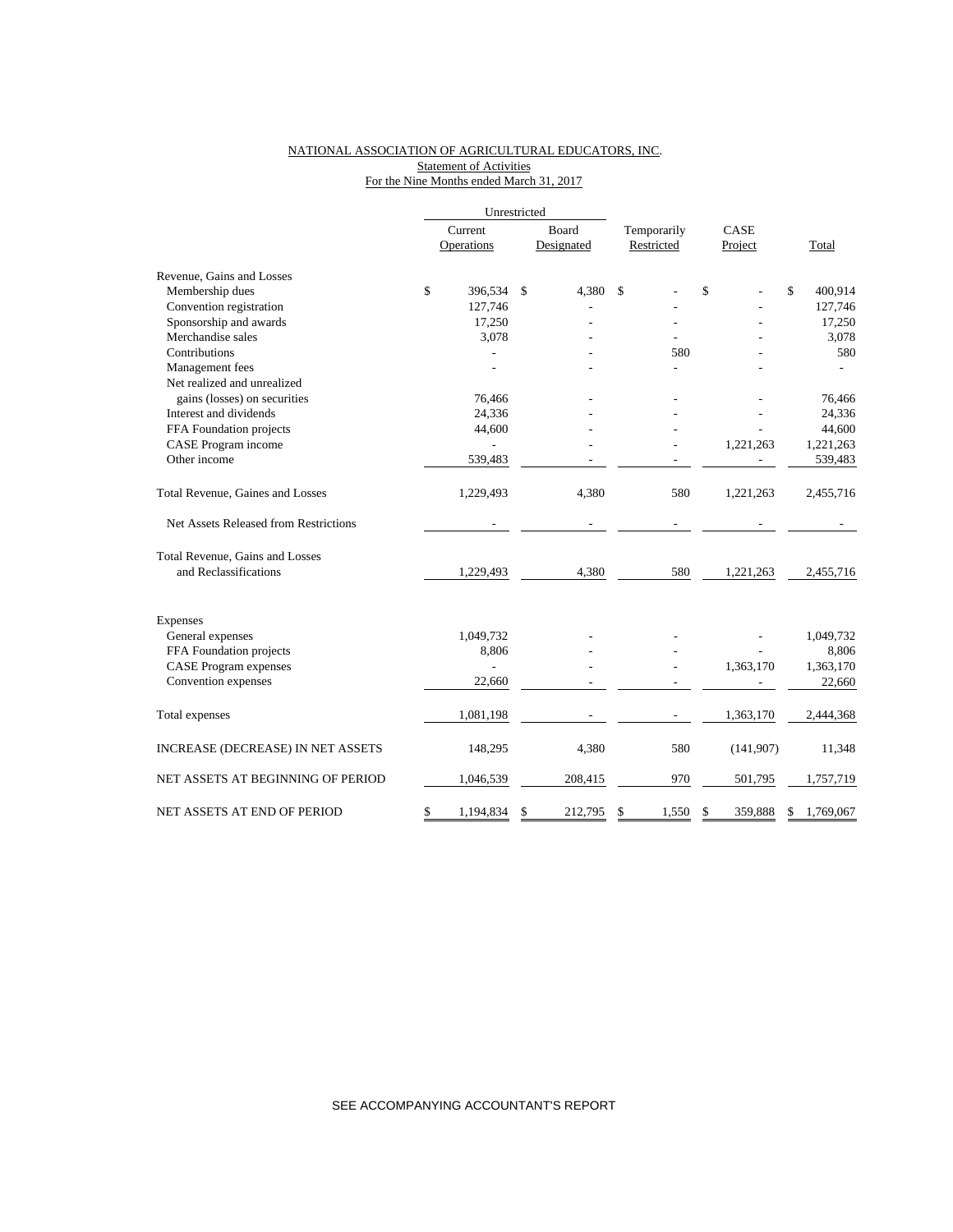### NATIONAL ASSOCIATION OF AGRICULTURAL EDUCATORS, INC. Schedule of Actual vs. Budget

| For the One and Nine Months Ended March 31, 2017 |  |  |
|--------------------------------------------------|--|--|
|                                                  |  |  |

|                                                       | <b>MONTH</b>             | <b>MONTH</b>             |               | <b>MONTH</b>            | YEAR TO DATE        | <b>YEAR</b>    | <b>YEAR</b>         |
|-------------------------------------------------------|--------------------------|--------------------------|---------------|-------------------------|---------------------|----------------|---------------------|
| <b>REVENUE</b>                                        | <b>ACTUAL</b>            | <b>BUDGET</b>            |               | <b><i>SVARIANCE</i></b> | <b>ACTUAL</b>       | <b>BUDGET</b>  | <b>SVARIANCE</b>    |
| Member dues                                           | \$<br>21,465 \$          | 32,907                   | $\mathcal{S}$ | $(11, 442)$ \$          | 389,214 \$          | 394,880        | <b>S</b><br>(5,666) |
| Corporate membership dues                             | 750                      | 2,563                    |               | (1, 813)                | 11,700              | 30,750         | (19,050)            |
| Student teacher scholarship revenue                   | 13,527                   | L.                       |               | 13,527                  | 13,527              |                | 13,527              |
| Delmar scholarships                                   | $\blacksquare$           | 625                      |               | (625)                   | ÷,                  | 7,500          | (7,500)             |
| Foundation management fees                            |                          | 7,917                    |               | (7, 917)                |                     | 95,000         | (95,000)            |
| Interest and dividends                                | 1,097                    | 2,917                    |               | (1,820)                 | 18,670              | 35,000         | (16, 330)           |
| Net realized and unrealized                           |                          |                          |               |                         |                     |                |                     |
| gains (losses) on securities                          | 1,218                    | ä,                       |               | 1,218                   | 76,466              |                | 76,466              |
| Merchandise sales                                     | 19                       | 833                      |               | (814)                   | 3,078               | 10,000         | (6,922)             |
| Investment income, Life Fund                          | 352                      | 917                      |               | (565)                   | 5,666               | 11,000         | (5, 334)            |
| Contributions, Legislative Fund                       | 190                      | $\omega$                 |               | 190                     | 580                 |                | 580                 |
| Miscellaneous income                                  | 2,711                    | 833                      |               | 1,878                   | 34,911              | 10,000         | 24,911              |
| Scholarship raffle proceeds                           | $\blacksquare$           | 125                      |               | (125)                   | $\equiv$            | 1,500          | (1,500)             |
| National Teach Ag Campaign                            | $\overline{\phantom{a}}$ | 37,500                   |               | (37,500)                | 281,532             | 450,000        | (168, 468)          |
| Teacher crisis fund                                   | 1,379                    | ä,                       |               | 1,379                   | 24,068              |                | 24,068              |
| <b>BFRDP</b> Grant                                    |                          | L.                       |               |                         | $\equiv$            |                |                     |
| AEM business manager stipend                          |                          | 333                      |               | (333)                   |                     | 4,000          | (4,000)             |
| DuPont agriscience revenue                            |                          | $\overline{\phantom{a}}$ |               | $\sim$                  | 164,350             | $\overline{a}$ | 164,350             |
| DuPont - non foundation                               |                          |                          |               |                         | 10,305              | ÷,             | 10,305              |
| CASE management fee                                   | $\sim$                   | 2,000                    |               | (2,000)                 | $\blacksquare$      | 24,000         | (24,000)            |
| Council MMM management fee                            |                          | 417                      |               | (417)                   | ÷,                  | 5,000          | (5,000)             |
| Teach AG non-foundation revenue                       | 821                      | $\overline{\phantom{a}}$ |               | 821                     | 5,710               |                | 5,710               |
| FFA Foundation project - TTTK                         | $\overline{\phantom{a}}$ | 3,875                    |               | (3,875)                 | $\overline{a}$      | 46,500         | (46,500)            |
| FFA Foundation project - OPAP                         |                          | 917                      |               | (917)                   |                     | 11,000         | (11,000)            |
| FFA Foundation project - OMSP                         |                          | 917                      |               | (917)                   | ÷,                  | 11,000         | (11,000)            |
| FFA Foundation project - OT                           |                          | 917                      |               | (917)                   |                     | 11,000         | (11,000)            |
| FFA Foundation project - OYM                          |                          | 917                      |               | (917)                   | ÷,                  | 11,000         | (11,000)            |
| FFA Foundation project - Lifetime Achievement         |                          | 208                      |               | (208)                   | ÷,                  | 2,500          | (2,500)             |
| FFA Foundation project - Outstanding Service Citation |                          | ÷,                       |               |                         |                     |                |                     |
| FFA Foundation teacher workshop                       |                          | 1,667                    |               | (1,667)                 | 20,000              | 20,000         |                     |
| FFA Foundation upper division scholarships            |                          | 1,833                    |               | (1, 833)                | $\overline{a}$      | 22,000         | (22,000)            |
| FFA Foundation Agriscience Teacher                    |                          | 667                      |               | (667)                   | 24,600              | 8,000          | 16,600              |
| FFA Foundation NATAA/NAII                             |                          | 10,000                   |               | (10,000)                | $\bar{\phantom{a}}$ | 120,000        | (120,000)           |
| FFA Foundation project - XLR8                         |                          | 2,000                    |               | (2,000)                 |                     | 24,000         | (24,000)            |
| FFA Foundation communities of practice                |                          | 4,783                    |               | (4,783)                 | $\bar{a}$           | 57,400         | (57, 400)           |
| FFA Foundation convention internet lounge             |                          |                          |               |                         |                     |                | $\sim$              |
| CASE program net income                               | 4,345                    | ÷,                       |               | 4,345                   | (141, 907)          | L,             | (141, 907)          |
| Convention net income                                 | 61,842                   | 5,005                    |               | 56,837                  | 127,416             | 53,050         | 74,366              |
| TOTAL REVENUE                                         | 109,716                  | 123,593                  |               | (13, 877)               | 1,069,886           | 1,476,080      | (406, 194)          |
| <b>EXPENSES</b>                                       |                          |                          |               |                         |                     |                |                     |
| Salaries                                              | 36,729                   | 30,331                   |               | 6,398                   | 346,647             | 363,967        | (17, 320)           |
| Taxes and benefits                                    | 6,783                    | 8,419                    |               | (1,636)                 | 64,645              | 101,023        | (36, 378)           |
| Computer service                                      | 1,987                    | 667                      |               | 1,320                   | 10,987              | 8,000          | 2,987               |
| Telephone                                             | 317                      | 417                      |               | (100)                   | 2,974               | 5,000          | (2,026)             |
| Accounting                                            | 650                      | 1,317                    |               | (667)                   | 14,350              | 15,800         | (1, 450)            |
| Depreciation                                          | 277                      | 333                      |               | (56)                    | 2,489               | 4,000          | (1,511)             |
| Rent                                                  | $\overline{\phantom{a}}$ | 629                      |               | (629)                   | 7,550               | 7,550          | $\omega_{\rm c}$    |
| Insurance                                             | (3, 421)                 | 833                      |               | (4,254)                 | 4,882               | 10,000         | (5, 118)            |
| Legal                                                 |                          | 83                       |               | (83)                    | $\sim$              | 1,000          | (1,000)             |
| Office Supplies                                       | 51                       | 833                      |               | (782)                   | 1,214               | 10,000         | (8,786)             |
| Bank charges and investment fees                      | $\Box$                   | $\,8\,$                  |               | (8)                     | 5,813               | 100            | 5,713               |
| Printing, general                                     | 390                      | 250                      |               | 140                     | 2,903               | 3,000          | (97)                |
| Staff training                                        | $\omega_{\rm c}$         | 42                       |               | (42)                    | $\omega_{\rm c}$    | 500            | (500)               |
| Taxes and licenses                                    | 15                       | 8                        |               | $\tau$                  | 25                  | 100            | (75)                |
| Membership and contributions                          | 500                      | 1,667                    |               | (1, 167)                | 17,927              | 20,000         | (2,073)             |
| Travel, staff                                         | 959                      | 2,917                    |               | (1,958)                 | 4,644               | 35,000         | (30, 356)           |
| Promotion and marketing                               | 500                      | 1,250                    |               | (750)                   | 10,909              | 15,000         | (4,091)             |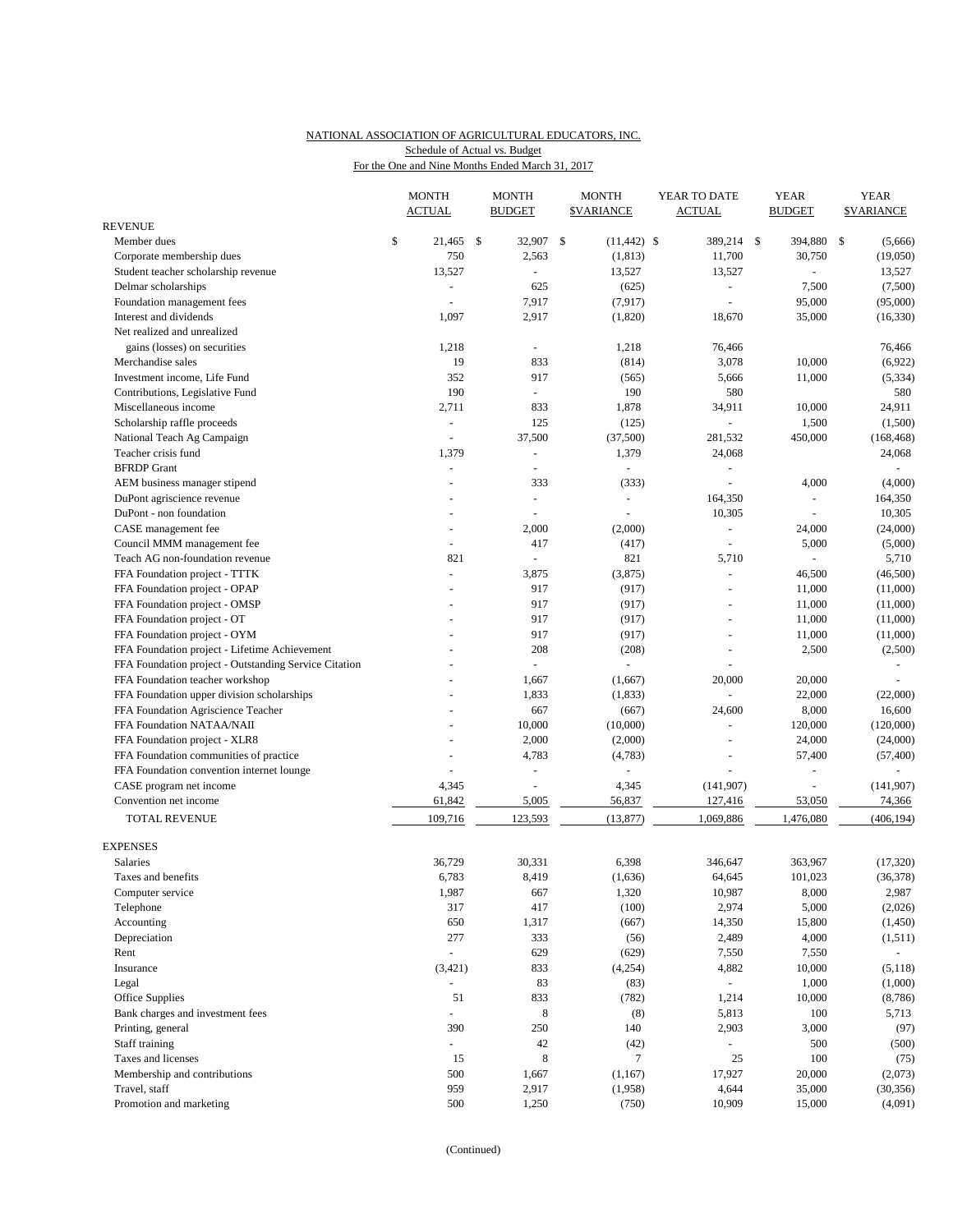# NATIONAL ASSOCIATION OF AGRICULTURAL EDUCATORS, INC. Schedule of Actual vs. Budget

For the One and Nine Months Ended March 31, 2017

|                                                       | <b>MONTH</b>             | <b>MONTH</b>             | <b>MONTH</b>      | YEAR TO DATE             | <b>YEAR</b>   | <b>YEAR</b>       |
|-------------------------------------------------------|--------------------------|--------------------------|-------------------|--------------------------|---------------|-------------------|
|                                                       | <b>ACTUAL</b>            | <b>BUDGET</b>            | <b>\$VARIANCE</b> | <b>ACTUAL</b>            | <b>BUDGET</b> | <b>\$VARIANCE</b> |
| Merchandise and diaries                               | 19                       | 208                      | (189)             | 2,727                    | 2,500         | 227               |
| Photocopying                                          |                          | 8                        | (8)               | ÷,                       | 100           | (100)             |
| Postage, general                                      | 62                       | 542                      | (480)             | 2,958                    | 6,500         | (3,542)           |
| Professional liability insurance                      | $\overline{a}$           | 3,183                    | (3, 183)          | 38,775                   | 38,200        | 575               |
| Public relations                                      |                          | 83                       | (83)              | 87                       | 1,000         | (913)             |
| Scholarships                                          |                          | 2,583                    | (2,583)           | 37,500                   | 31,000        | 6,500             |
| Travel, regional secretaries                          |                          | 1,500                    | (1,500)           | 1,584                    | 18,000        | (16, 416)         |
| Travel, board of directors                            | 1.741                    | 3,333                    | (1, 592)          | 12,052                   | 40,000        | (27, 948)         |
| Nat'l Teach Ag Campaign                               | 37,940                   | 34,167                   | 3,773             | 328,083                  | 410,000       | (81, 917)         |
| FFA Foundation project - TTTK                         |                          | 3,875                    | (3,875)           | 4,622                    | 46,500        | (41, 878)         |
| FFA Foundation project - OPAP                         |                          | 917                      | (917)             | 1,050                    | 11,000        | (9,950)           |
| FFA Foundation project - OMSP                         |                          | 917                      | (917)             | 590                      | 11,000        | (10, 410)         |
| FFA Foundation project - OT                           |                          | 917                      | (917)             | 925                      | 11,000        | (10,075)          |
| FFA Foundation project - OYM                          |                          | 917                      | (917)             | 666                      | 11,000        | (10, 334)         |
| FFA Foundation project - Lifetime achievement         |                          | 208                      | (208)             | 206                      | 2,500         | (2, 294)          |
| FFA Foundation project - Outstanding service citation |                          | $\overline{a}$           | $\blacksquare$    | 541                      |               | 541               |
| FFA Foundation teacher workshop                       |                          |                          |                   | L.                       |               |                   |
| FFA Foundation Regional Grants                        |                          |                          |                   |                          |               |                   |
| FFA Foundation Agrisciense Teachers                   |                          | ÷,                       |                   | 206                      |               | 206               |
| FFA Foundation XLR8                                   |                          | 2,000                    | (2,000)           | 2,771                    | 24,000        | (21, 229)         |
| FFA Foundation convention internet lounge             |                          | $\overline{a}$           |                   | L.                       |               | $\sim$            |
| DuPont Agriscience                                    | 4,991                    | 667                      | 4,324             | 36,191                   | 8,000         | 28,191            |
| Regional grants                                       |                          | $\sim$                   | $\overline{a}$    |                          |               |                   |
| NPS expense                                           |                          | 417                      | (417)             | (80)                     | 5,000         | (5,080)           |
| Webinar expense                                       |                          | 100                      | (100)             |                          | 1,200         | (1,200)           |
| Teacher crisis fund                                   |                          | $\overline{a}$           | $\overline{a}$    | 7,500                    |               | 7,500             |
| Communities of practice expense                       |                          | 3,167                    | (3,167)           | 52,191                   | 38,000        | 14,191            |
| Substitute teacher hire behinds                       |                          | 42                       | (42)              |                          | 500           | (500)             |
| Website                                               | 1,050                    | 1,083                    | (33)              | 12,081                   | 13,000        | (919)             |
| NATAA stipends                                        | ä,                       | 10,000                   | (10,000)          | 13,250                   | 120,000       | (106, 750)        |
| <b>BFRDP</b> expense                                  |                          |                          |                   |                          |               |                   |
| <b>BFPD</b> contract labor                            | $\overline{\phantom{a}}$ | $\overline{\phantom{a}}$ | ÷,                | $\sim$                   |               |                   |
| Credit card expense                                   | 416                      | 208                      | 208               | 4,001                    | 2,500         | 1,501             |
| Storage                                               | ÷                        | $\overline{a}$           | $\sim$            | 102                      | $\sim$        | 102               |
| Miscellaneous                                         | $\blacksquare$           | ÷,                       | $\sim$            | $\overline{\phantom{a}}$ | $\sim$        | $\sim$            |
| TOTAL EXPENSES                                        | 91,956                   | 121,046                  | (29,090)          | 1,058,538                | 1,452,540     | (394,002)         |
| NET INCOME (LOSS)                                     | \$<br>17,760             | \$<br>2,547              | \$<br>15,213      | \$<br>11,348             | \$<br>23,540  | \$<br>(12, 192)   |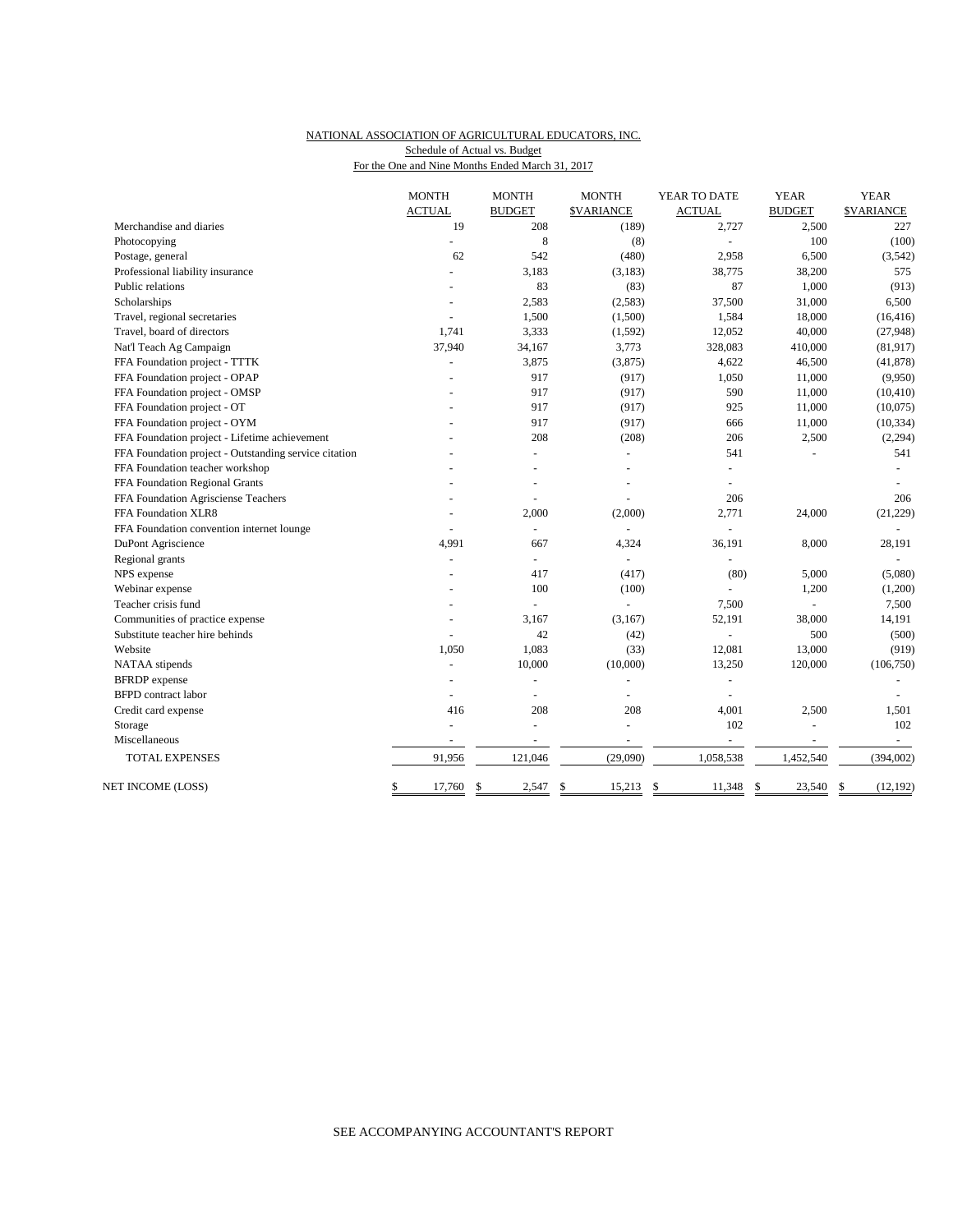#### NATIONAL ASSOCIATION OF AGRICULTURAL EDUCATORS, INC. Schedule of Convention Revenue and Expenses For the One and Nine Months Ended March 31, 2017

|                                           | <b>MONTH</b><br><b>ACTUAL</b> |   | <b>MONTH</b><br><b>BUDGET</b> |               | <b>MONTH</b><br><b>SVARIANCE</b> | YEAR TO DATE<br><b>ACTUAL</b> |      | <b>YEAR</b><br><b>BUDGET</b> |   | <b>YEAR</b><br><b>SVARIANCE</b> |
|-------------------------------------------|-------------------------------|---|-------------------------------|---------------|----------------------------------|-------------------------------|------|------------------------------|---|---------------------------------|
| <b>REVENUE</b>                            |                               |   |                               |               |                                  |                               |      |                              |   |                                 |
| Convention, registration                  | \$<br>62,177                  | S | 9,583                         | <sup>\$</sup> | 52,594 \$                        | 127,746                       | - \$ | 115,000                      | S | 12,746                          |
| Convention, trade show                    |                               |   |                               |               |                                  | 1,800                         |      |                              |   | 1,800                           |
| Convention, sponsorships - FFA Foundation |                               |   | 4,583                         |               | (4,583)                          | 3,280                         |      | 55,000                       |   | (51, 720)                       |
| Convention, host state social             |                               |   |                               |               |                                  |                               |      |                              |   |                                 |
| Convention, sponsorships                  |                               |   | 1,333                         |               | (1, 333)                         | 17,250                        |      | 16,000                       |   | 1,250                           |
| <b>TOTAL REVENUE</b>                      | 62,177                        |   | 15,499                        |               | 46,678                           | 150,076                       |      | 186,000                      |   | (35, 924)                       |
| <b>EXPENSES</b>                           |                               |   |                               |               |                                  |                               |      |                              |   |                                 |
| Convention, plaques and trophies          |                               |   | 242                           |               | (242)                            | 1.103                         |      | 2,900                        |   | (1,797)                         |
| Convention, printing                      |                               |   |                               |               |                                  | 3,775                         |      |                              |   | 3,775                           |
| Convention, awards                        |                               |   |                               |               | ٠                                | 5,882                         |      | 7,000                        |   | (1, 118)                        |
| Convention, meal functions                |                               |   | 833                           |               | (833)                            |                               |      | 10,000                       |   | (10,000)                        |
| Convention, promotion and marketing       |                               |   | 208                           |               | (208)                            | 3,844                         |      | 2,500                        |   | 1,344                           |
| Convention, postage and shipping          |                               |   | 333                           |               | (333)                            | 2,328                         |      | 4,000                        |   | (1,672)                         |
| Convention, equipment rental              |                               |   | 1,583                         |               | (1,583)                          |                               |      | 19,000                       |   | (19,000)                        |
| Convention, host state social             |                               |   |                               |               |                                  |                               |      |                              |   |                                 |
| Convention, committee expense             | 335                           |   | 379                           |               | (44)                             | 3.316                         |      | 4,550                        |   | (1,234)                         |
| Convention, sponsorships - FFA Foundation |                               |   | 4,583                         |               | (4,583)                          |                               |      | 55,000                       |   | (55,000)                        |
| Convention, travel/board of directors     |                               |   | 1,333                         |               | (1, 333)                         | 3,102                         |      | 16,000                       |   | (12,898)                        |
| Convention, staff travel                  |                               |   | 1,000                         |               | (1,000)                          | (690)                         |      | 12,000                       |   | (12,690)                        |
| <b>TOTAL EXPENSES</b>                     | 335                           |   | 10,494                        |               | (10, 159)                        | 22,660                        |      | 132,950                      |   | (110, 290)                      |
| NET INCOME (LOSS)                         | 61,842                        | S | 5,005                         | -S            | 56,837                           | \$<br>127,416                 | -S   | 53,050                       | S | 74,366                          |

SEE ACCOMPANYING ACCOUNTANT'S REPORT